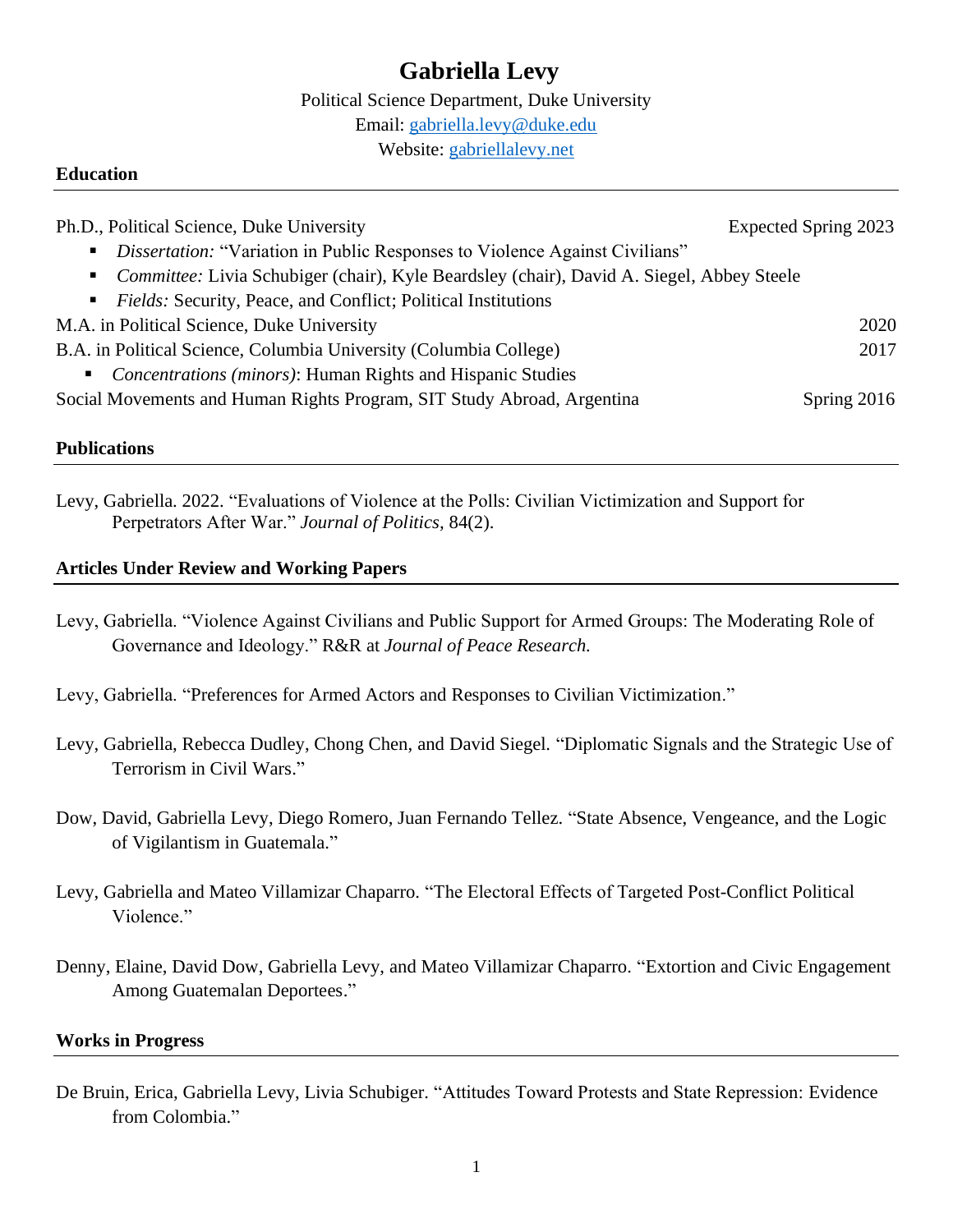## De Bruin, Erica, Gabriella Levy, Livia Schubiger, Michael Weintraub. "Explaining Civilian Support for Political and Criminal Armed Groups."<sup>1</sup>

## **Conferences and Workshop Presentations**

| Peace Science Annual Conference, Denver                                    | 2022 (upcoming) |
|----------------------------------------------------------------------------|-----------------|
| <b>APSA Annual Conference, Montreal</b>                                    | 2022 (upcoming) |
| <b>MPSA Annual Conference, Virtual</b>                                     | 2022            |
| ISA Annual Conference, Nashville                                           | 2022            |
| Latin American Peace Science Conference, Virtual                           | 2022            |
| Peace Science Annual Conference, Virtual                                   | 2021            |
| University of Amsterdam Online Research Workshop on Elections and Violence | 2021            |
| <b>APSA Annual Conference, Seattle</b>                                     | 2021            |
| ISA Annual Conference, Virtual                                             | 2021            |
| Latin American Peace Science Conference, Virtual                           | 2021            |
| <b>APSA Annual Conference, Virtual</b>                                     | 2020            |
| ISA Annual Convention, Honolulu (conference cancelled)                     | 2020            |
| Duke and UNC Latin American Working Group Mini-Conference                  | 2020            |
| Syracuse University Institute for Qualitative and Multi-Method Research    | 2019            |
| Duke University Research Methods Workshop                                  | 2019            |
| University of Texas Public Law Conference                                  | 2018            |
|                                                                            |                 |

## **Grants, Fellowships, and Awards**

| Duke Summer Research Fellowship (8,250)                                   | 2022             |
|---------------------------------------------------------------------------|------------------|
| Duke Summer Research Fellowship (6,500)                                   | 2021             |
| Duke Kenan Institute for Ethics Graduate Fellowship (3,000)               | 2020-2021        |
| Bradley Foundation Grant (5,250)                                          | 2020             |
| World Bank Call for Papers <sup>2</sup> (25,000, split with coauthors)    | 2020             |
| Duke Summer Research Fellowship (5,500)                                   | 2018, 2019, 2020 |
| Molano Endowment Grant (10,000)                                           | 2019             |
| <b>Bradley Foundation Grant (350)</b>                                     | 2018             |
| NSF Graduate Research Fellowship Program, Honorable Mention               | 2018             |
| Columbia University, Magna Cum Laude                                      | 2017             |
| Columbia University, Phi Beta Kappa                                       | 2017             |
| Columbia University, Political Science Departmental Honors                | 2017             |
| Columbia University, 2016 Human Rights Essay Contest Undergraduate Winner | 2016             |
|                                                                           |                  |

<sup>1</sup> This project is funded by NSF Award #1558488

<sup>&</sup>lt;sup>2</sup> Theme: "Preventing social conflict and promoting social cohesion in forced displacement contexts"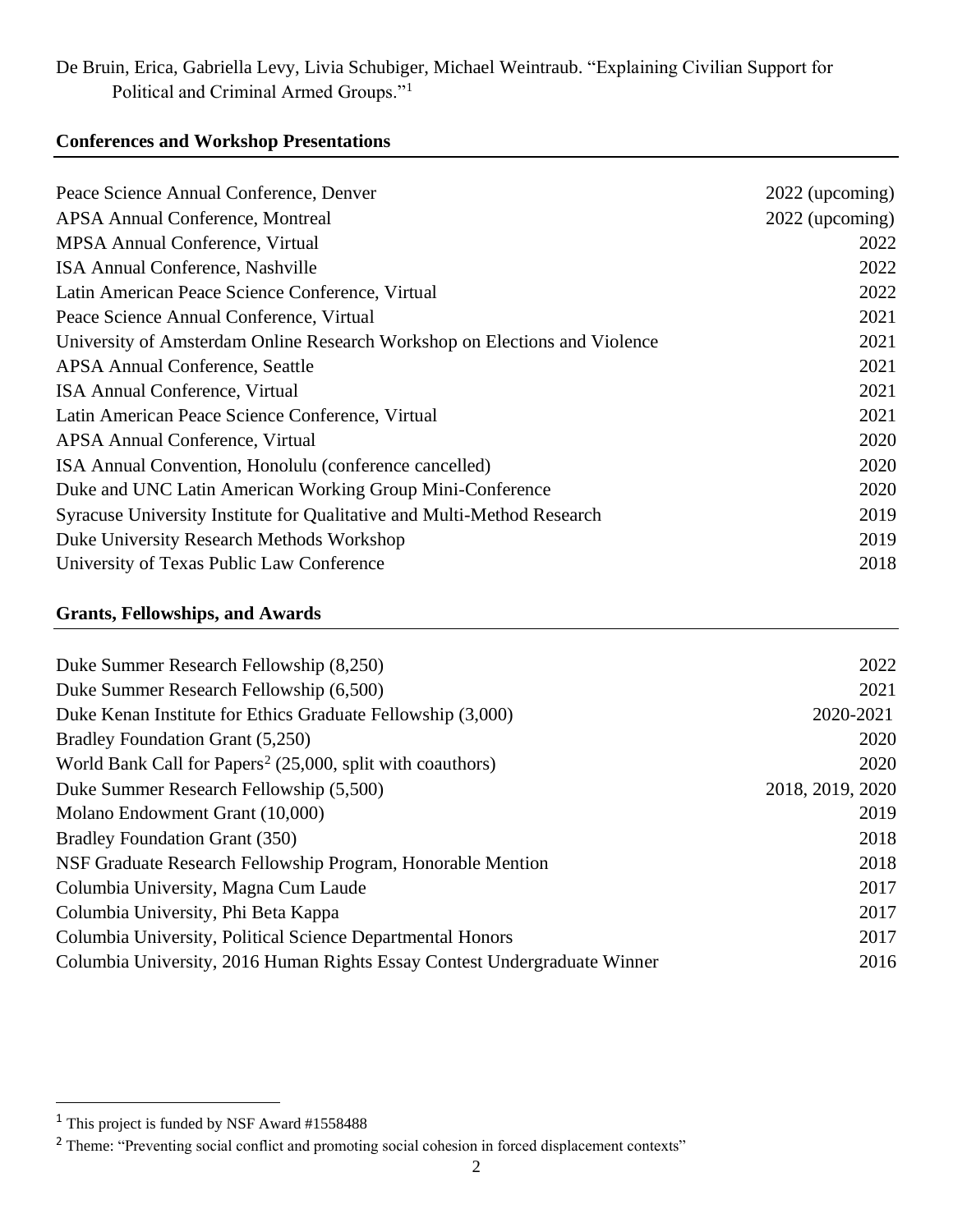## **Field and Policy Work**

| Colombia                                                                                  | 2022      |
|-------------------------------------------------------------------------------------------|-----------|
| Dissertation archival visits                                                              |           |
| Survey enumeration; "Explaining Civilian Support for Political and Criminal Armed Groups" |           |
| Colombia (virtual)                                                                        | 2021-2022 |
| Dissertation interviews with civil society leaders                                        |           |
| Guatemala                                                                                 | 2019-2020 |
| DevLab@Duke longitudinal survey of individuals repatriated from the U.S.                  |           |
| Short-term consultancy with the World Bank to produce an article                          |           |
| Guatemala                                                                                 | 2019      |
| DevLab@Duke endline survey for a U.S. Department of State community policing project      |           |
| Argentina                                                                                 | 2016      |
| Archival research on IACHR's visit to Argentina, 1979                                     |           |

## **Public Scholarship**

Levy, Gabriella, Juan Tellez, Mateo Villamizar-Chaparro. 2021. "Five years after Colombia's peace deal, the FARC is no longer on U.S. terror group lists." *The Washington Post (Monkey Cage).* 

## **Teaching Experience**

| <b>Instructor of Record</b>                                                |                          |
|----------------------------------------------------------------------------|--------------------------|
| Writing 101: Sub-State Violence                                            | Spring 2023              |
| <b>Teaching Assistant Positions:</b>                                       |                          |
| Political Violence, Repression, and Organized Crime                        | Spring 2021, Spring 2022 |
| Professors: Livia Schubiger (2021, 2022), Eric Myukiyehe (2022)<br>$\circ$ |                          |
| Graded and guest lectured<br>$\circ$                                       |                          |
| Ethics of War                                                              | Fall 2019, Fall 2020     |
| Professor: Alex Kirshner<br>$\Omega$                                       |                          |
| Graded and taught weekly discussion sections<br>$\circ$                    |                          |
| Political Economy of Latin America                                         | Spring 2020              |
| Professor: Karen Remmer<br>$\Omega$                                        |                          |
| Graded and guest lectured<br>$\circ$                                       |                          |
| <b>Political and Criminal Armed Groups</b>                                 | Spring 2019              |
| Professor: Livia Schubiger<br>$\circ$                                      |                          |
| Graded<br>$\circ$                                                          |                          |
| <b>Additional Guest Lectures:</b>                                          |                          |
| Civil Wars (graduate)                                                      | Spring 2022              |
| Professor: Livia Schubiger<br>$\circ$                                      |                          |
| The Politics of Violence                                                   | Spring 2021              |
| Professor: David Dow<br>$\bigcap$                                          |                          |
| Training:                                                                  |                          |
| Duke University's Teaching Politics Certificate Program                    | Spring 2020              |